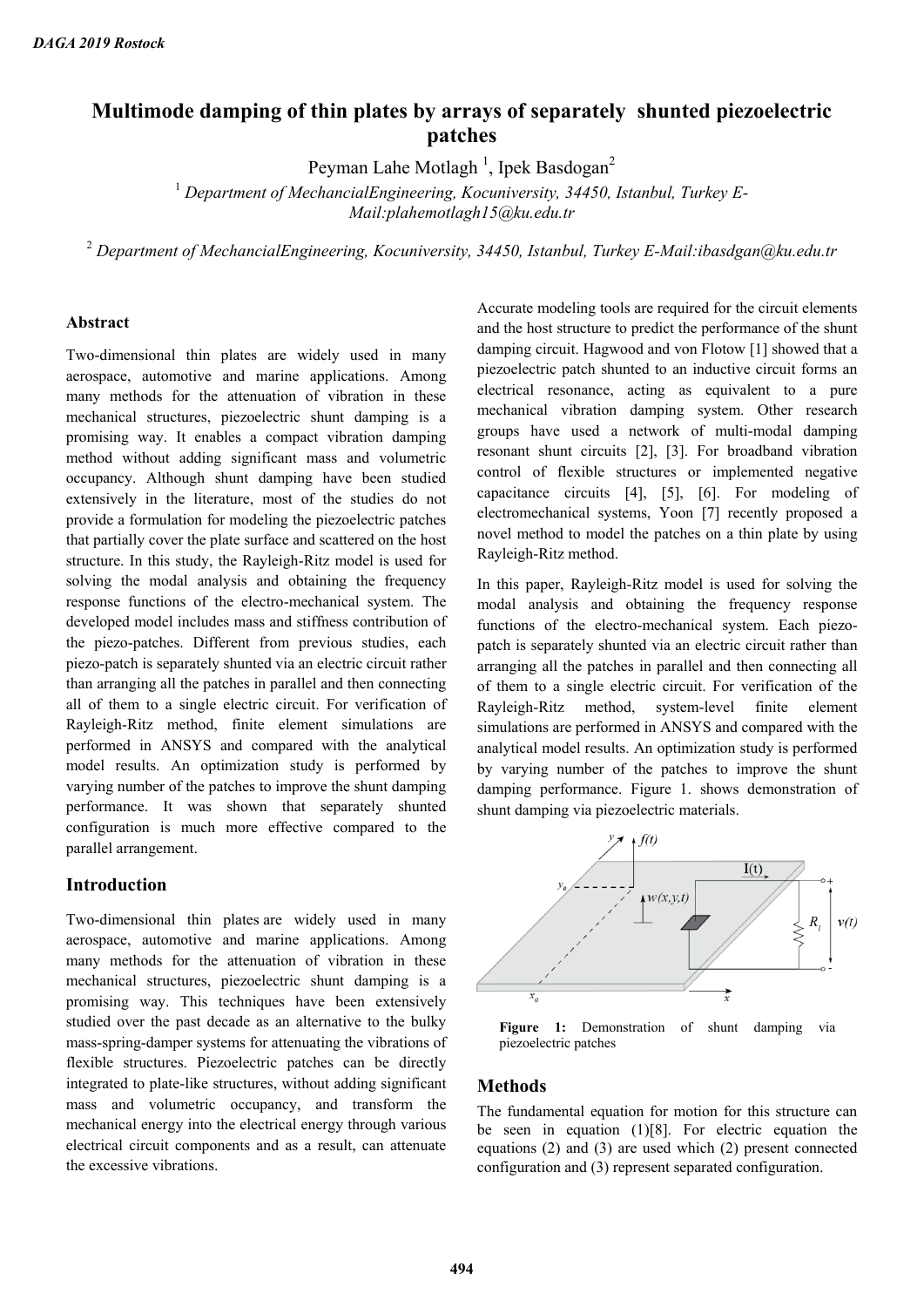$$
\frac{d^2\eta_{rn}(t)}{dt^2} + 2\omega_{rn}\xi_{rn}\frac{d\eta_{rn}(t)}{dt} + \omega_{rn}^2\mu_{rn}(t) - \sum_{r=0}^{K} \theta_{rn}^k v_k(t) = f_{rn}(t)
$$
\n(1)

 $\overline{k=1}$ 

$$
\sum_{k=1}^{n} (C_p)_k \left( \frac{dv(t)}{dt} \right) + \frac{v(t)}{Z_l} = \sum_{k=1}^{n} i_k(t) \tag{2}
$$

$$
(\mathcal{C}_p)_k \left( \frac{d v_k(t)}{dt} \right) + \frac{v_k(t)}{(\mathcal{Z}_l)_k} = i_k(t) \tag{3}
$$

In these equations,  $\eta_{rn}$  is the modal response,  $\omega_{rn}$  is natural frequency,  $\xi_{rn}$  is structural damping,  $\theta_{rn}$  [9]–[11] is coupling factor,  $v$  is voltage,  $f_{rn}$  is modal force,  $C_p$  is capacitance of piezoelctric patch,  $Z_l$  is shunted mpdence,  $i_k$  is modal currenct.

### **Validation via FEM**

Commercial finite element analysis (FEA) software ANSYS is used for validating the modal solutions obtained using the analytical model. The plate is meshed with 20-node structural solid elements (SOLID 186). The piezo-patches are meshed with 20-node coupled field solid elements (SOLID 226). The host structure and the piezo-patches are bonded. External resistive load connected to piezo-patches is modeled with piezoelectric circuit element (CIRCU 94). Figure 2 shows this demonstration.



**Figure 2.** Host plate with all four edges clamped (CCCC) boundary conditions and the structurally integrated piezoelectric patches in (a) separated patches, (b) connected.

The velocities of the 36 points (equally spaced on the plate) under the effect of the excitation are averaged and shown as the output in the following figures. The results show that separated connection have better shunt damping compared to connected patches especially on modes 2 and 3.



**Figure 3.** Average velocity FRF for (a) first mode on connected patches, (d) first mode on separated patches, (c) second and third mode on connected patches, (f) second and third mode on separated patches, (b) first three modes on connected patches, (e) first three modes on separated patches, (-.-.-) FEM on optimized R, (-.-.-) FEM on Open circuit,  $\left( \longrightarrow \right)$  Model on optimized R,  $\left( \longrightarrow \right)$ Model on open circuit.

## **Effect of number of patches**

In this model, 5 sequences of number of patches are selected, in each sequence, a similar area which has ration of 0.92 of total plate is chosen. Figure 3 shows the models.



**Figure 3.** Patches model (a) 4 patches, (b) 9 patches, (c) 16 patches, (d) 25 patches, (e) 36 patches

Figure 4 shows the vibration attenuation for first mode on the patches number sequences. It is shown when the number of patches increases the vibration attenuation is much higher.



**Figure 4.** Patches model shunt damping performance